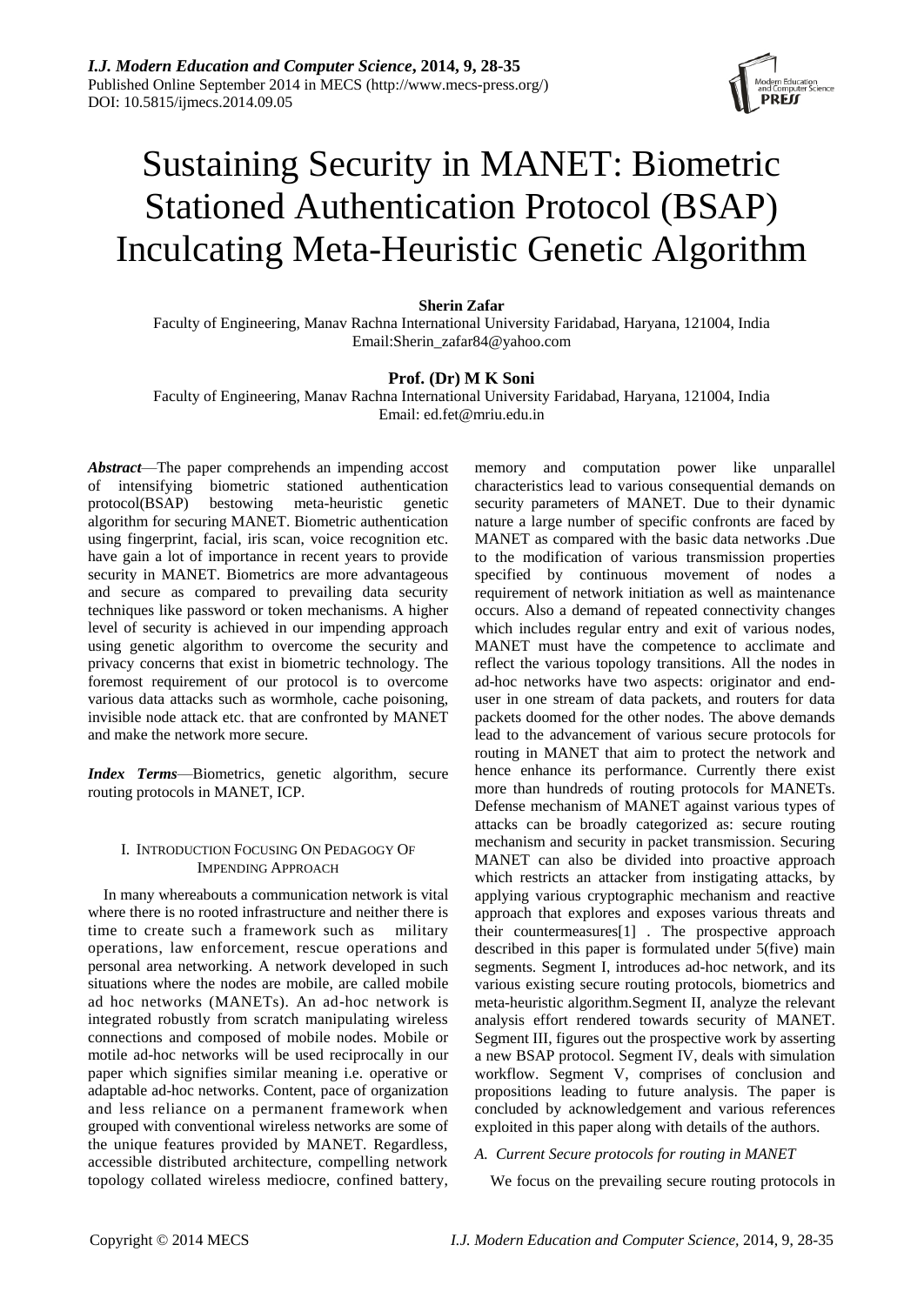MANET and how their discrepancies can be avoided by our impending genetic based biometric stationed authentication protocol for MANET.

*►Ariadne:* DSR prevents removing any current nodes or adding additional nodes along the network route by any intermediate node A secure addendum to provide security in DSR is Ariadne [2].Prevention of "wormhole attack"(establishing a continuous wormhole link between two points in the network and eavesdropping various intruded messages through the network) and cache poisoning attack(attacker conveniently affect the libertine mode of updating a routing table , where a node updates its own cache on snooping a packet even if it is not on the path of that node) is not possible in Ariadne which leads to security breaches, also it suffers from complicated key exchange mechanism[2].

*►SAODV:* Protocol developed to provide security to AODV. SAODV substantiate non-erratic fields of route request packet (RREQP) and route reply packet (RREPP) by employing digital signature which exploit one-way mélange (hash) string (chains) to substantiate the hop tally (counts). Here, two malignant nodes affirm a link amidst them, and allow traffic through them. Public key cryptography compels eminent processing sustenance.

*►SAR:* It employs a routing approach that amalgamate various security stages of nodes into prescribed routing metrics. SAR provides nothing regarding applying security stage as a metric and since no proper security approval is available, route discovery system may abort, in spite of connectivity path between the relevant destination.

*►SEAD:* A proactive secure protocol for routing in MANET stationed on DSDV-SQ-protocol. SEAD uses one-way melange (hash) chain for protection rather than traditional asymmetric encryption, which are engrossed quickly hence these chains should be either longer or librated regularly.

►*SDSDV:* In SDSDV if no two nodes are in an association, a node propitiously recognizes a malignant routing amend (update) accompanying any sequence number or distance artifice, and exploits cryptographic technique for substantiation [3].SDSDV results in large network sustenance (overhead).

*►SLSP*- It secures the identification and allotment of a link state information by appointing each node with a public/private key pair. SLSP is quite susceptible to intriguing attackers.

*►SRP*: It establishes a security union (association) amidst the source $(S)$  and the destination  $(D)$  node. SRP reveals network anatomy with un-encrypted routing path and affected by "invisible node attack"(any node that adequately cooperates without exposing its identity is an invisible node and the attack called as invisible node attack) [3].

►*ARAN:* It employs public key cryptography hence all nodes apperceive the actual next hop along a route from source(S) to destination (D). Consequence of above cryptography process is that ARAN faces number of issues regarding extra memory and large processing sustenance for encryption. Whether the perceived path is

exemplary (optimal) is not guaranteed since ARAN doesn't avail hop count.[4].

Hence, discussing the various disadvantages that occur in the existing secure protocols of ad-hoc networks, we propose a biometric stationed authentication protocol (BSAP) using meta-heuristic genetic algorithm which will embed the features of biometric technique, genetic algorithm and cryptography hence leading to a three level protection thus rendering more security to ad-hoc networks.

# *B. Necessity of Biometrics Security*

Security requirements are quite demanding for mission-captious applications such as a military, access control and monitoring therefore secure protocol developed for ad-hoc network must combine both biometrics and cryptography techniques embedded with genetic algorithm to make the system more secure. Biometrics, clearly is the evaluation and employment of the exclusive features of humans beings to categorize from each other. Biometrics exemplify the approaches for exclusively diagnosing human behavioural traits which fall under the categories of strong biometrics that acquire high distinctive content and great extent of stability, like fingerprints, DNA, iris, retina, etc , whereas weak biometrics possess low distinctive content and changes gradually, like hand-geometry, face, keystroke dynamics, etc. The indulgence amid the various biometric technologies brandish on the application and security . The strong biometric technologies that can readily be adaptable in MANET are fingerprints and iris recognition. From many years fingerprints and iris have been propitiously used in human identification due to their resolute and unique nature throughout human life. Biometrics are conferred as congenital identification tool that cannot be acquired, stolen, or jilted, and duplication is impractical hence provide greater security and authentication in MANET. Although biometric provide number of advantages some security and privacy apprehensions still can occur:

- ►Biometric can be genuine but not necessarily private (secret).
- ►Eliminating or abolishing biometric is not possible.
- ►If once lost, biometric are exposed permanently.
- ►To apprehend humans, cross-matching is employed barring their approval*.*

Consequently impinging the constraints of biometrics as discussed, some features of original biometric are taken and transposed using meta-heuristic based genetic. algorithm. If anyhow arbitration of biometric takes place, retraction is done by adopting different property set and distinct genetic procedure, hence conserving continuity and confidentiality of the biometric.

# *C. Meta-heuristic Algorithm*

Meta-heuristic algorithm is an illustrious method consummated to credit, commence or stipulate a lowerlevel scenario or heuristic (partial [exploration algorithm\)](http://en.wikipedia.org/wiki/Search_algorithm)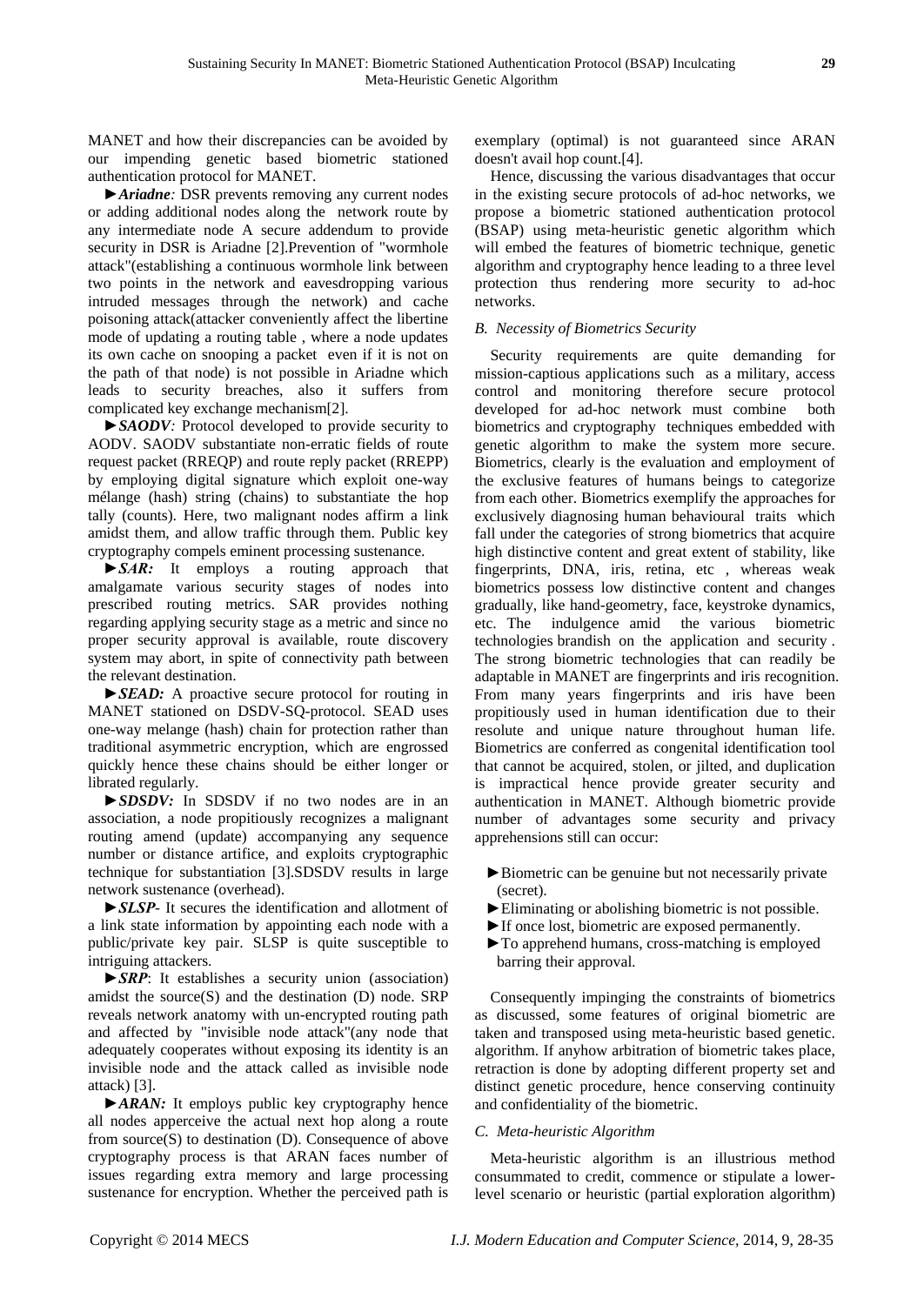that execute a relevantly admissible definition to optimization dilemma, confined with remarkable compressed intelligence or cramped data processing capability. They are pertinent for various complications that make deficient hypothesis about the optimization problem being elucidated. Categorization of metaheuristic algorithms is specified as (based upon their various properties):

- $\blacktriangleright$  Genetic algorithms (GA)
- ►Neural Network (NN) with Artificial Intelligence (AI)
- ►Simulated (Artificial) annealing (SA)
- ►Tabu-search or Tabu- exploration (TS or TE)
- [►Ant colony optimization](http://en.wikipedia.org/wiki/Ant_colony_optimization) (ACO)
- ►[Evolutionary computation](http://en.wikipedia.org/wiki/Evolutionary_computation) or Evolutionary estimation (EC or EE)

## *D. Genetic Algorithms (GA's)*

Genetic algorithms [5] are algorithms under the category of estimating illustration determined through intrinsic transformation. These algorithms are accustomed by three imperative operators:

►**Selection:** This operator accomplishes its task by choosing the competent (fittest) distinctive chromosomes, designated as parents chromosomes that augment population of chromosome generation.

►**Cross-over:** This operator uses competent parent chromosomes of selection operator as its input and commix them to figure out child chromosomes for successive subsequent propagation.

►**Mutation:** Preserving genetic diversification of a population generation of individual chromosomes to next generation by altering from their original state their one/more gene values is done by mutation operator. Mutation takes place concurrently with evolution conceding a user -defined probability which should be kept as low as possible because keeping it high can lead to a primeval random exploration. This operator may cause genetic algorithm resulting in a preferred elucidation (solution) since here the elucidation may alter completely from the former. Mutation is applied basically if the algorithm gets stuck in condition referred as local minima, thus impeding chromosome population by adapting identical characteristics of each other resulting in reduced speed or even deterred evolution. Therefore it is referred in our paper that mutate if necessary.

## II. RELEVANT ANALYSIS

Relevant Analysis deals with succinctly demonstrating various explorations carried out for securing MANET including the numerous advances of biometric security, cryptography as well as exploring use of genetic algorithms .

**Ananda Krishna.B et al. [2]** have characterized a model based on collective algorithms for encryption and decryption which is done by employing one of the algorithms selected in a random manner hence its difficult to apprehend either algorithms or keys. For profound traffic network with great mobility, the model performs better.

**Anand Patwardhan et al. [6]** advanced proposition of protocol which leads to secure routing and established using AODV structure over IPv6.Intrusion Detection is reinforced by a response system for ad-hoc networks.

**Zarza L et al. [7]** have exemplified consideration of Genetic Algorithms as an assisting medium to conclude security protocols, hence leading to optimized elucidation for MANET. The paper optimizes problems by exploring security protocols refined for MANET as binary strings and applying genetic algorithm to genome assimilation.

**Abhishek Roy and Sajal K Das. [8]** have envisaged a protocol to attain QOS by generating near-optimal routes in MANET. The protocol conceives QOS designated instantaneous-best routes that pursue multicasting and avoid repetitions, even with rudimentary network knowledge which is specified by simulation results.

**Rajaram.A and S.Palaniswami[9]** have accomplished trust in MANET through a secure protocol which employs cross-layer approach aiming towards confidentiality and authentication of packets in distinct layers.

**Qinghan Xiao [10]** has led to the development of a new approach for authentication by maintaining the biometric figures of all group participants. Distributed instead of a central authentication is employed. High security is provided through mutual cryptographic key applied for articulation inside a limited alliance and not suited for large enterprise management.

**Jie Liu et al. [11]** advised an optimum biometricstationed constant substantiation (authentication) design for MANET which characterize through: user-to-device and device-to-network. The approach targets the user-todevice branch and optimally administer to accomplish authentication and employ biometrics to reduce the utilisation of network resources.

**Shanthini.B et al. [12]** have developed Cancellable Biometric-Based Security System (CBBSS) where biometrics cancellable in nature is employed for securing information in MANET. Fingerprint constituent of receiver are coupled with the tokenized melange data by applying an algorithm referred as inner-product. The result of this algorithm is stationed on a threshold value to develop a set of independent (private) binary cipher referred as cryptographic key in the system.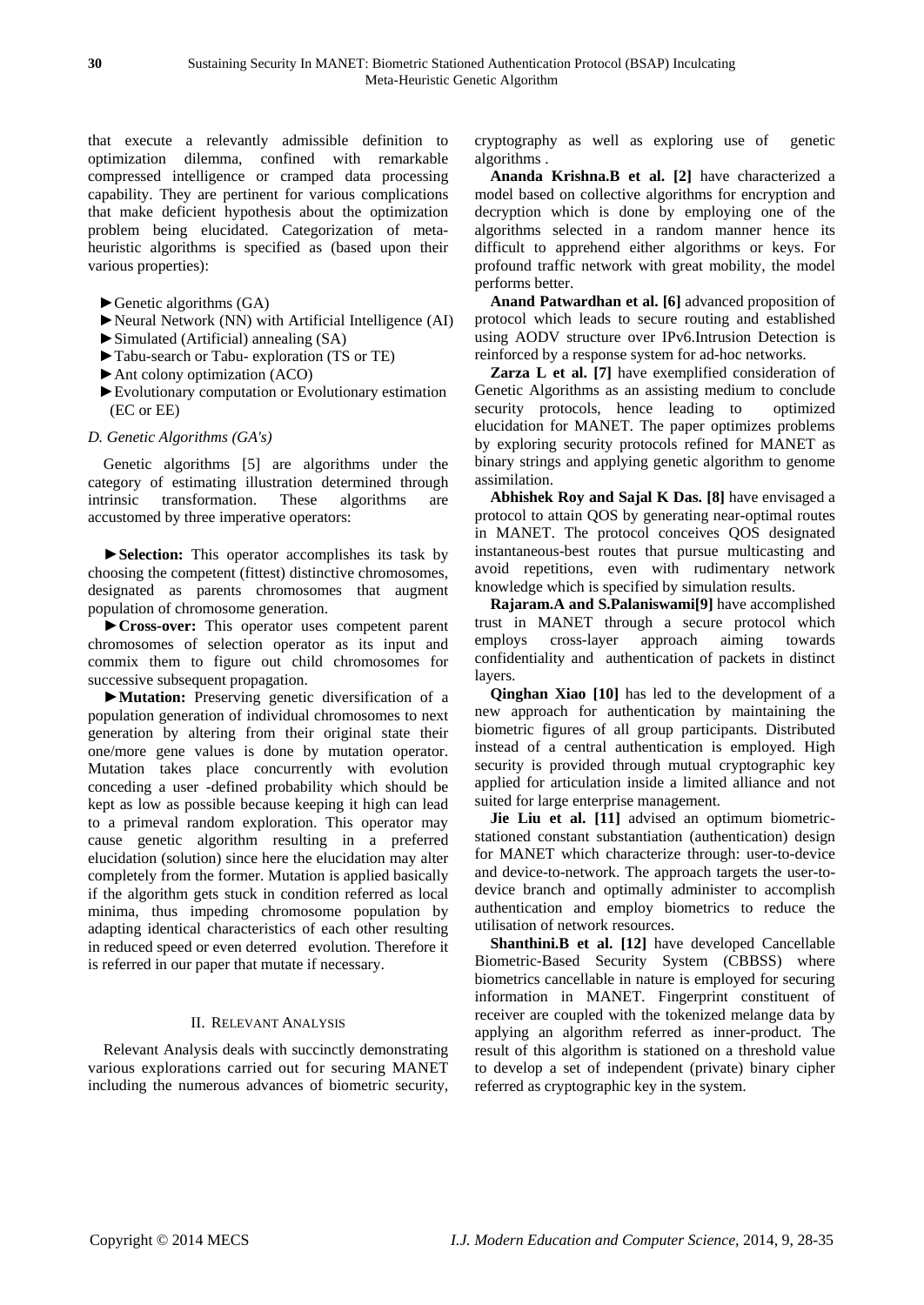

Fig.1.ICP Process

## III. PROSPECTIVE WORK

In the recommended biometric stationed authentication protocol (BSAP) bestowing meta-heuristic genetic algorithm, one of the operator of genetic algorithm referred as crossover which is further characterized as 2 bit or Modifying(Adaptive) is enforced on biometric characteristic set to overcome its constrains hence enhancing security of MANET. The prospective approach focuses in overcoming the limitations of previous secure routing protocols by combining features of biometrics, GA and cryptography hence providing authentication and thus enhancing network performance

#### *A. Procreation of Genetic-Stationed Biometric Key by employing Iris Connotation Process(ICP)*

In our prospective protocol every node in MANET cultivate biometric impressions of each and every other node. BSAP can exploit both fingerprint and iris specifications but in this paper we will exploit strong biometric i.e. iris. If a source node transfers a message to any destined node, the source undergoes an iris connotation process (ICP) which starts with procurement of eye. Images are refined to align the scale and radiation of the iris and localize the iris pattern .Then follows feature evulsions which selects the fittest 'q' chromosomes for crossover. Selected chromosomes undergo 2-bit/ Modified (Adaptive) crossover operation of genetic algorithm since it has the competence to arouse, adopt, and constitute blocks for modeling individual

optimum strings. If required, percolate the last operation of genetic algorithm, namely mutation with probability 0.01 which results in generating cryptographic key by employing either Fiestel or DES key generation algorithm for the protocol which is depicted in Fig.2. Receiver exploits his biometric to institute the corresponding cryptographic key and the similar genetic operations are employed for decryption as well. A new key is generated by applying the above mentioned procedure if the generated biometric stationed key is implicated.

#### *B. Proposed algorithm for BSAP inculcating GA:*

The proposed algorithm for developing BSAP inculcating GA is described below:

**1.** If a source node transfers a message to any destined node, the source undergoes an iris connotation process(ICP) shown in Fig.1 which starts with procurement of eye.

#### **2.** ICP(Iris Connotation Process)

#### **\*Refining**

The attained image perpetually contains not only the effective component (IRIS) but may also include some components like eyelid, pupil & reflection which are not propitious for our work. Circumstances like the illumination not regularly scattered, distinct eye-to camera purview may conclude distinct image dimensions regarding same eye.So refining undergoes a iris dissolution process which exploits Daugman's integrodifferential operator for ascertaining iris as well as pupil contour [26] which is illustrated by the given equation: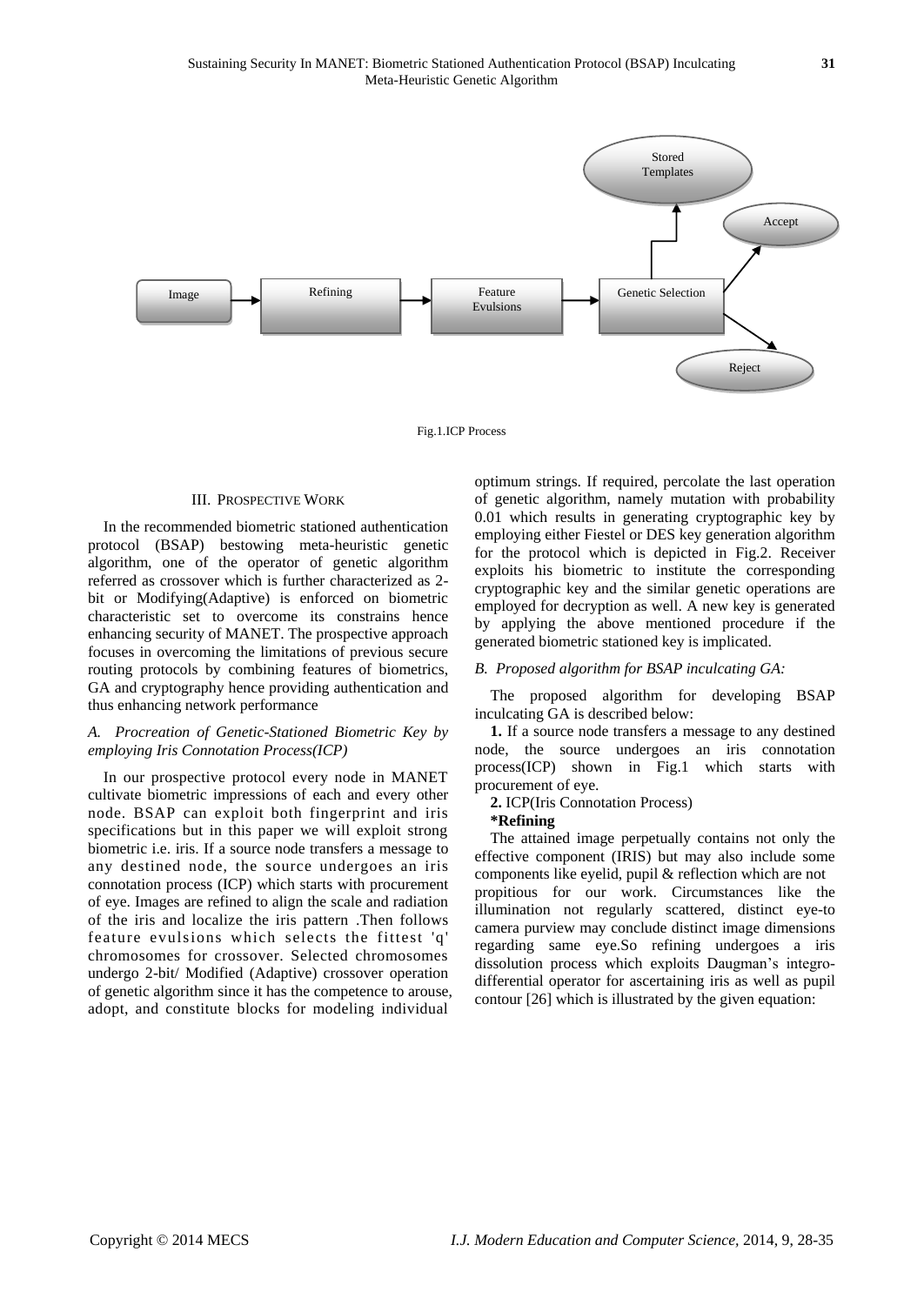

Fig.2. Generation of biometric key from refined iris



Fig.3.Generation of Hamming Code

 $Max(r, x0, y0)G\sigma(r)*\partial \div \partial x$   $\bigg(r, x0, y0I(x, y) \div 2 \prod r ds -1 \bigg)$ 

where:

- $\blacktriangleright$ r, x0, y0: This is specified as the centre and radius of coarse circle (it is referred for each pupil as well as iris).
- $\blacktriangleright$  G $\sigma$  (r): This is the Gaussian function.
- ►∂r: This is the radius extent (range) utilised to penetrate  $I(x, y)$  of the initial iris image.

Iris localized structure is altered through Daugman's dissolution algorithm from Cartesian to polar coordinates. Intensification of the image is carried out by Histogram Equalization method.

#### **\*Feature Evulsions**

Feature evulsions is the most important process which includes Iris Cipher Propagation for converting a two dimensional image into arithmetic framework. Fig. 2.shows dissolution of iris image into primary cell range for propagation of iris cipher. Pixels undergo standard deviation which is exploited as an exemplary value of a primary cell region for estimation. We evolve 16 bit values which need to be transformed, contemplating the boundary value as mean against all blocks. Make pixel value 1 if the original value is larger than boundary value otherwise a 0.e.g. Iris Code: 1 0 1 0 0 1 0 0 0 1 1 1 1 1 1 1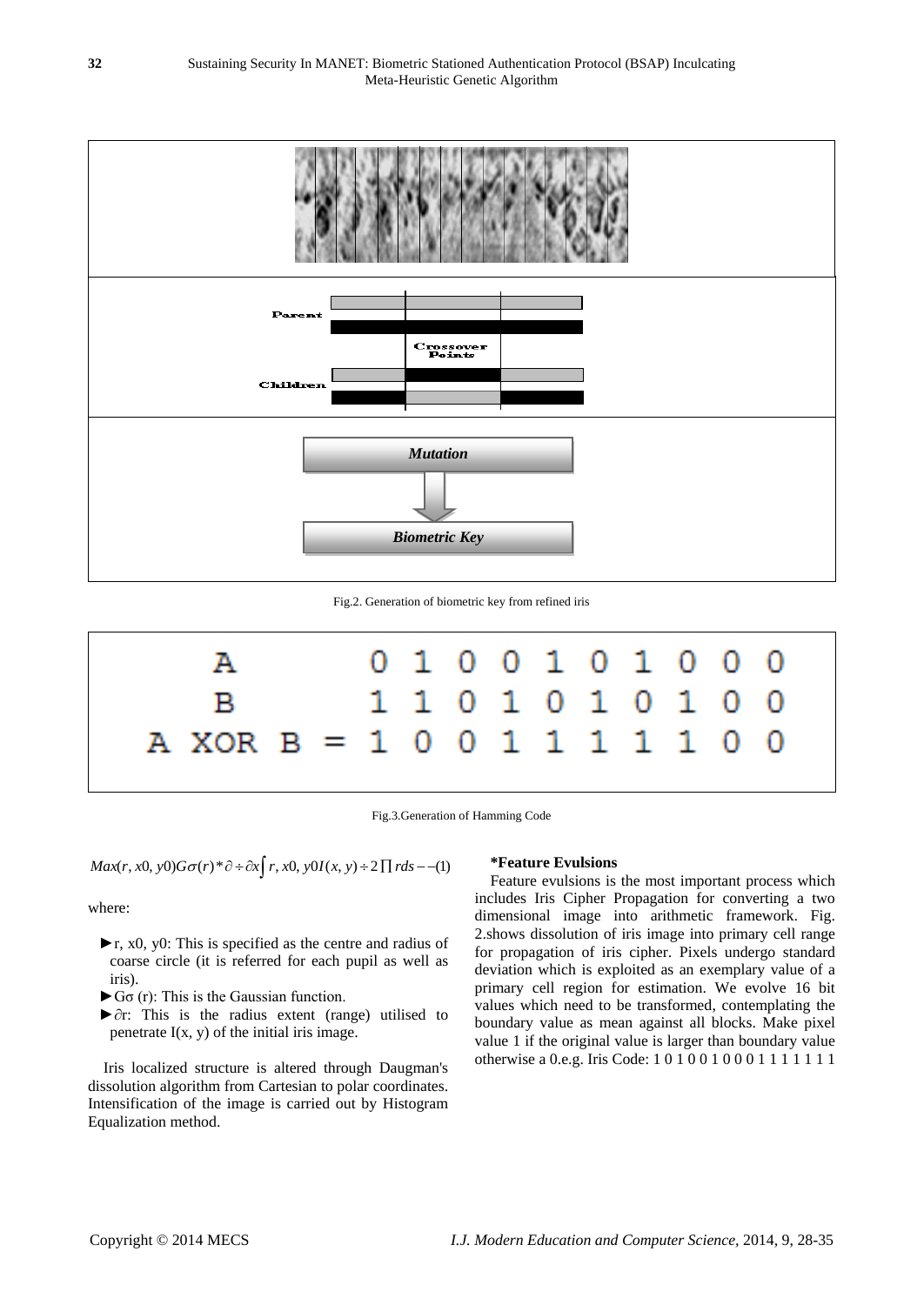

Fig.4. Results Images Showing the ICP Process

Next generating the hamming length(distance) amidst two bit templates to draw a conclusion whether the two templates were from distinct or same irises. Hamming length amidst two strings is the analogous bit positions difference between them.

In Fig.3. the hamming code amidst the above 10-bit strings is 6 i.e. the number of 1's in the XOR string .The iris is correlated to earlier accumulated iris code to enumerate the hamming distance amidst them. Number of bits difference between two iris code is the hamming distance between them. Hence the hamming distance of an iris code to itself is 0, to its complement is 1 and (expected distance) between 2 random iris codes is 0.5.

**3.** Accomplish crossover operation of genetic algorithm by executing 2-bit or Modifying (Adaptive) crossover techniques

**4.** Carry out mutation operation with probability 0.01 if required.

**5.** Thus by applying the above mentioned operations a cryptographic key is produced by employing either DES Fiestel network or AES key generation.

**6**. Relinquish the above mentioned steps until optimization is achieved.

#### *C. Ensuring Security of Data in MANET*

Ensuring security of data through BSAP is done by applying the above developed key to encrypt the original message using a simple cryptographic algorithm. DES fiestel network or AES algorithm can be

exploited. Here we will be discussing about AES method where encryption as well as decryption operations are stated by the formulae:

# **Cipher-text = Encryption Algorithm BGK (Plaintext) Plaintext = Decryption Algorithm BGK (Cipher-text)**

where:

BGK - Biometric Genetic Key (created by Recipient Biometric)

Advanced Encryption Standard(AES) is a type of non-Feistel cipher in which 10, 12, or 14 rounds are employed to encrypt as well as decrypt a data block of 128 bits in size. Key size which is contingent upon on the number of rounds can be 128, 192, or 256 bits. Various terminologies that are specified in AES are:

►**In Matrix:** It is single 128 bit block(input of algorithm) utilised both for decryption as well as encryption

►**State Array:** It is a reproduction of in matrix which is altered at each level and hence reproduced as an output matrix.

►**W Matrix:** It is the elaboration of the key into an array of key schedule words.

►**Add round key:** This level records the starting of the algorithm subsequently by 9 rounds of four stages and a tenth round of three stages ,applying both for encryption as well as decryption.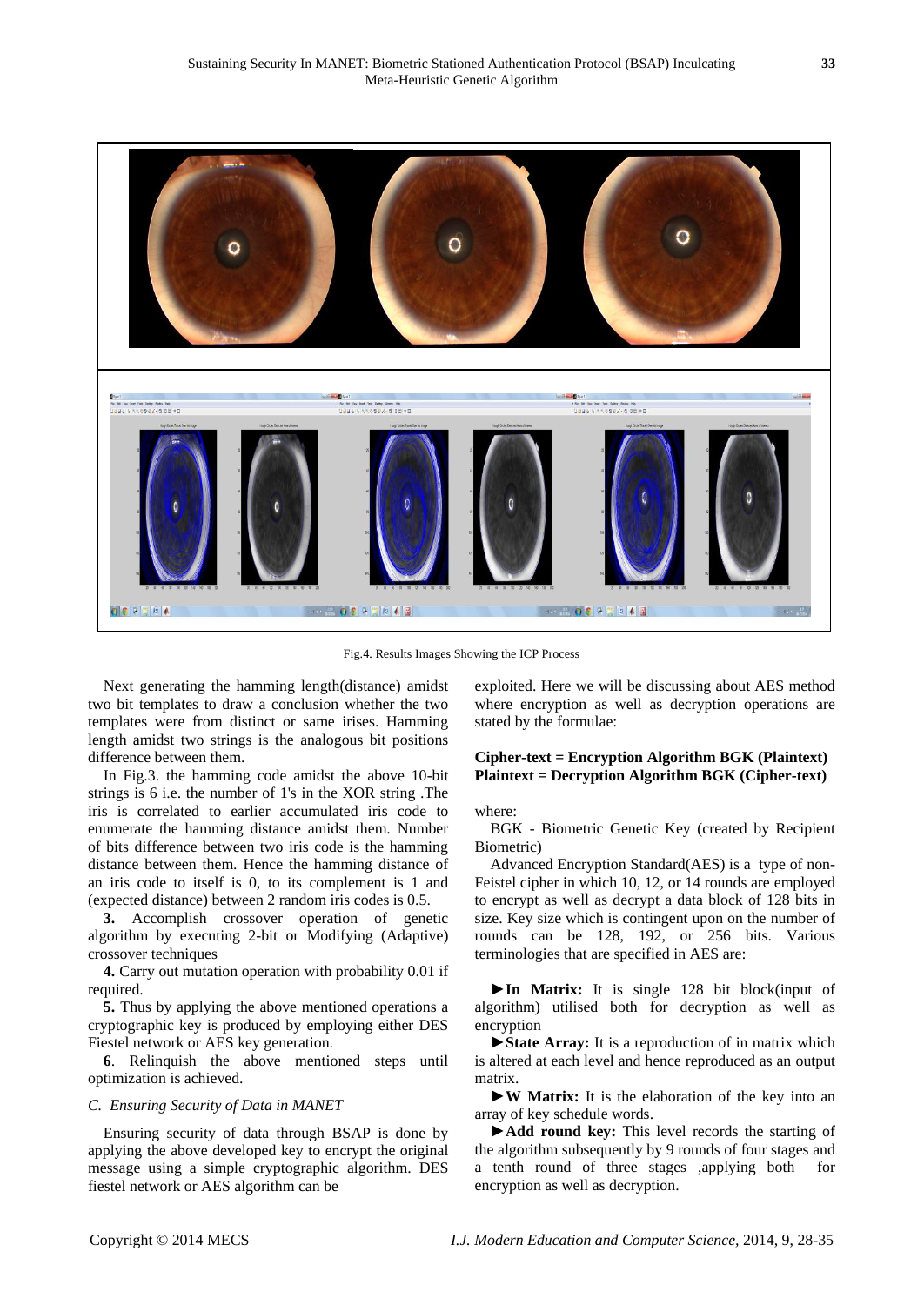The four levels of the algorithm are specified as substitute byte, shift rows, mix columns and add round key. The tenth round directly leaves out the **mix columns**  level. The starting nine rounds of the decryption algorithm consist of inverse shift rows, inverse substitute bytes, inverse add round key and inverse mix columns. Repeatedly, the tenth round directly leaves out the **inverse mix columns** level.

# *D. Features accomplished by our proposed protocol:*

**►Confidentiality**: The protocol helps in maintaining the privacy of the data. Consider the situation where the attacker tries to acquire the primitive directive(message) against the text which is encrypted, leads to the requirement of cryptographic key. The developed key can be acquired only through recipient biometric. Additionally the biometric is not used in its original form rather a cancellable interpretation is exploited that makes computationally inconceivable to acquire the key.

**►Authentication:** Through the proposed BSAP, the participants of MANET corroborate every participant through their respective biometric. At the time of receiver verification of the message to check whether or not it is through a valid sender, the message is encrypted by acquiring the sender's biometric and the receiver explores the same biometric to decrypt the message.

**►Lightweight:** It considerably extends network lifetime, by specifying the application of ciphers which are computationally efficient like the symmetric-key algorithms and cryptographic hash functions.

**►Integrity:** Integrity is maintained in BSAP through the recipient verification to check whether the received message is the actual message transmitted by the sender. If the intruder by any chance tries to change the ciphertext, the authentic plaintext will not be developed after trying to decrypt through the key created by employing recipient biometric.

**►Cooperative:** It accomplishes high-level security with the aid of mutual collaboration amidst various nodes along with other protocols.

►**Attack-tolerant:** This property will facilitate the network to resist various attacks.

►**Flexible:** Flexibility maintains security for energy consumption.

►C**ompatibility:** The protocol is compatible with the various security methodologies and services in existence.

**►Scalability:** The protocol is scalable to the rapidly growing network size.

#### IV. SIMULATION WORKFLOW

Figure 4. shows the implementation of ICP process that will be employed in the BSAP protocol. As discussed before the attained image perpetually contains not only the effective component (IRIS) but may also include some components like eyelid, pupil & reflection which are not propitious for our work. Circumstances like the illumination not regularly scattered, distinct eye-tocamera purview may conclude distinct image dimensions regarding same eye.

So the 3 sample iris images in figure 4. depict the how application of the iris connotation process on these images help us to retrieve the best parts of the iris section that result in proper biometric matching and thus secure ad-hoc networks. The experiments are performed through MATLAB platform.

#### V. CONCLUSION AND FUTURE WORK

The paper, focuses on sustaining security and in MANET through biometric stationed authentication protocol (BSAP) inculcating meta-heuristic genetic algorithm**.**First phase of the protocol generates strong biometric features which can be fingerprint or iris, but here in this paper we have taken iris which undergoes an iris connotation process and hence generates fittest offspring which then undergo various genetic operations to overcome the shortcomings of biometrics. A biometric cryptographic key is produced to enhance security of MANET. Hence data is protected by applying three levels of security by our prospective approach which develops trust between various nodes of ad-hoc network.

Future enhancement includes simulating the proposed scheme through a network simulator and comparing it with the previous secure protocols like SEAD, SAR, SRP etc .We will evaluate mainly the performance according to the following metrics.

**►Control overhead:** It specifies as the total number of routing control packets normalized by the total number of received data packets.

**►Average end-to-end delay:** It's the average of all surviving data packets from the sources to the destinations.

**►Average Packet Delivery Ratio:** It is the ratio of the number .of packets received successfully and the total number of packets transmitted.

The simulation and comparison results will be presented in the next paper.

#### ACKNOWLEDGMENT

The authors wish to thank Professor Sufiyan Beg, Professor Department of Computer Engineering, Aligarh Muslim University, for his support and guidance throughout this paper.

#### **REFERENCES**

- [1] Hao.Y et al., "Security in Mobile Ad-hoc Networks: Challenges and Solutions", IEEE *Wireless Communications,* 2004.
- [2] Ananda Krishna.B, Radha.S and K Chenna Kesava Reddy, "Data Security in Ad hoc Networks using Randomization of Cryptographic Algorithms*", Journal of Applied Sciences, pp. 4007-4012*, 2007.
- [3] Tao Wan,Evanglelos Kranakis, P.C. van Oorschot, "Securing the Destination Sequenced Distanve Vector Routing Protocol".
- [4] Hahill.B et al., "Secure Protocol for Ad-hoc Networks",*OEEE CNP*,2002.